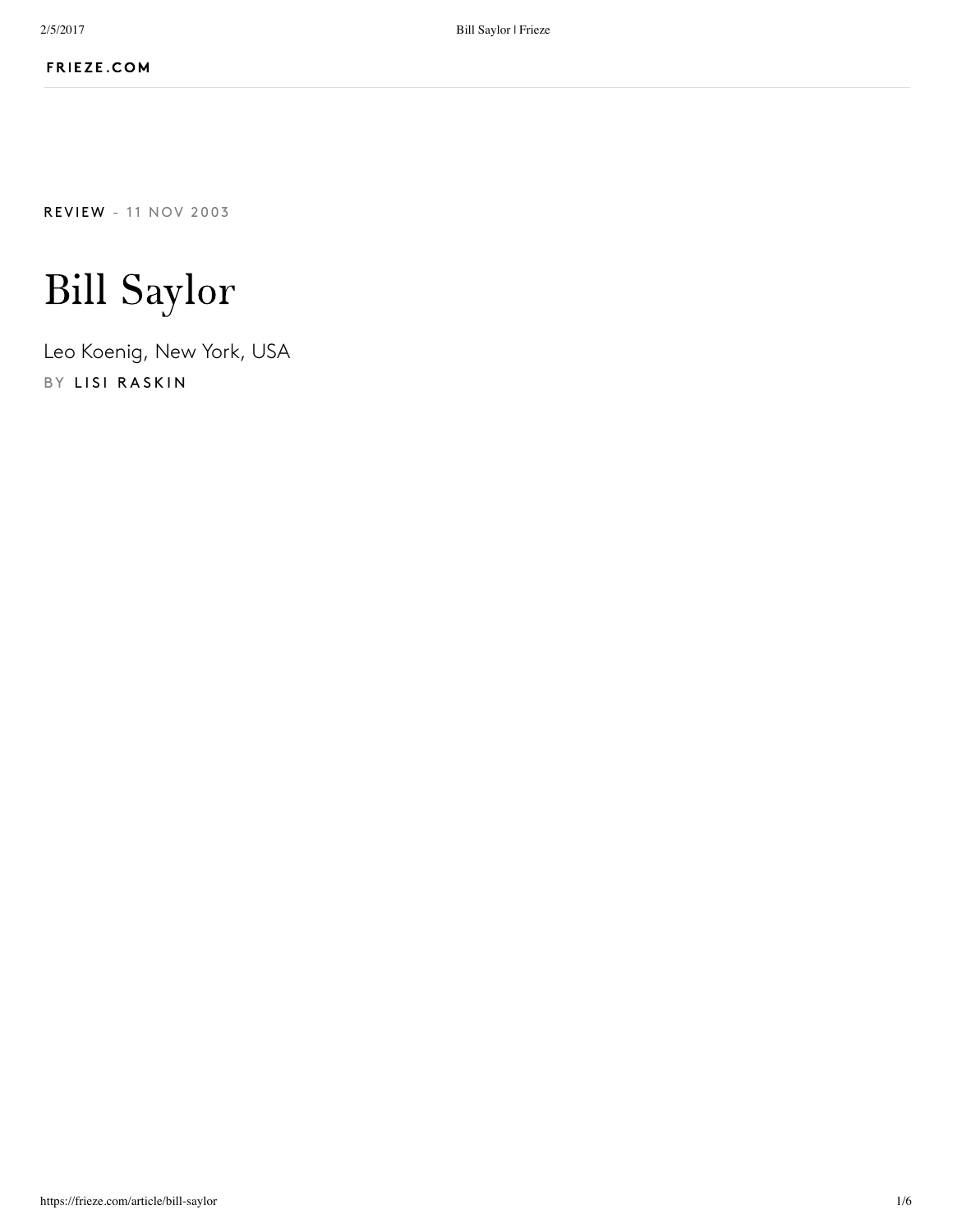

Visting Bill Saylor's recent show of paintings and sculpture, 'Softail Project', was like travelling through a disruptive mechanism that belched exhaust fumes as it overturned the world order, which usually sites humans at the top of the food chain. Saylor manages this inversion by tapping into a reality that is anthropomorphic by design - here it's the animals that indulge in conspicuous consumption, skateboarding and heinous crime.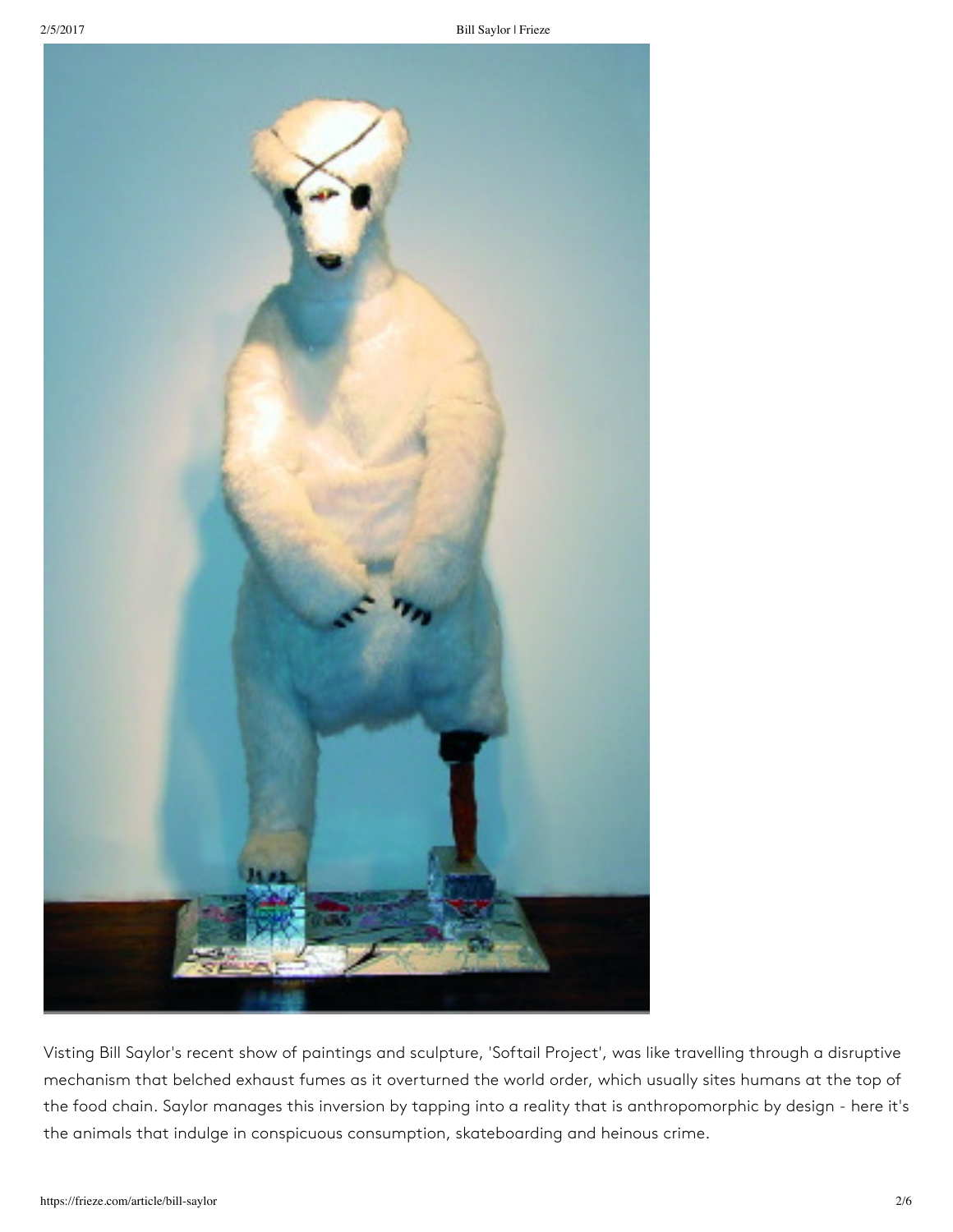#### 2/5/2017 Bill Saylor | Frieze

The show comprised a series of large-scale canvases and one sculpture. Like Saturday morning cartoons, Saylor casts members of the animal kingdom in starring roles. 'Softail Project' continues his focus on how the natural world will adapt to ecological disaster. For example, in the painting *Kingpin* (2003) a black bear and an octopus escape to their love nest on the banks of a mountain lake. In this piece inter-species mating becomes the logical, if not obligatory, practice for the continuation of life. Saylor's language marries skateboard and biker cult paraphernalia with expressionistic, impasto paint application and a variety of other image-making techniques, including the iron-on transfer of digital images. These disparate approaches embody the ways in which the human information infrastructure can be utilized to achieve a slew of perverse ends.

One of these is a solitary, mixed-media sculpture of a polar bear, *Perfect Drift* (2002), which towers above the mutated and mutilated fauna who inhabit the slime-green, oil-slick landscapes of Saylor's paintings. An amalgamation of fake fur, plaster and polystyrene, the sculpture sports a peg leg and two eye patches, and has suspiciously grown a third eye. It hovers on a pedestal that is laminated with aluminium foil and adorned with marker and paint pen graffiti, and looks as though it originated in a suburban skate park.

Saylor's penchant for applying human medical technology to the physical ailments and deformities suffered by animals only strengthens the analogous relationship between the skyscraper and the beehive. *Perfect Drift* hints that some animals will survive our environmental oversights, adapt to polluted wastelands, loot our stores, learn to use our technology and capitalize on our leisure, lifestyle and fetish commodities. Saylor's work rides a satirical line, implicating members of the animal kingdom and presidents of companies with an equally derisive gesture. In a painting entitled *I'm Not Only a Client, I Own the Company* (2003) the owner of the company is depicted as a selfcongratulatory, omnipotent skeleton that beacons the viewer forward with a crooked index finger. The title of the painting is scrawled in a distraught font somewhere between the 'steal your face' of Grateful Dead notoriety and a carnivalesque school desk drawing.

# Klassische Moderne und Gegenwartskunst 16.-19. Februar 2017 | Messe Karlsruhe

## [<http://www.messe-karlsruhe.de/messe\\_karlsruhe\\_en/index.php>](http://www.messe-karlsruhe.de/messe_karlsruhe_en/index.php)

Hung directly to the right of this painting, as if to present a cause-and-effect scenario, is the most overtly political work in the show, *Gasoline Dream* (2003). Here fanged snakes and humanoid life forms adorn the mayhem of chemical destruction, as petroleum products become petroleum people. The composition of this painting hinges on the dramatic presence of a two-headed, bald eagle whose innards are made from an iron-on digital image of a car engine block. In this case animal and machine conceptually and physically amalgamate as the ubiquitous automobile becomes a backbone and the fuel pumps, by extension, a vascular system. Even the iron-on image embodies flesh when set in the heavily impastoed paint surface that Saylor uses to depict the soft tissue of the eagle. Perhaps it is the leaching of petroleum-based chemicals from our washing machines that has produced

Advertisement

art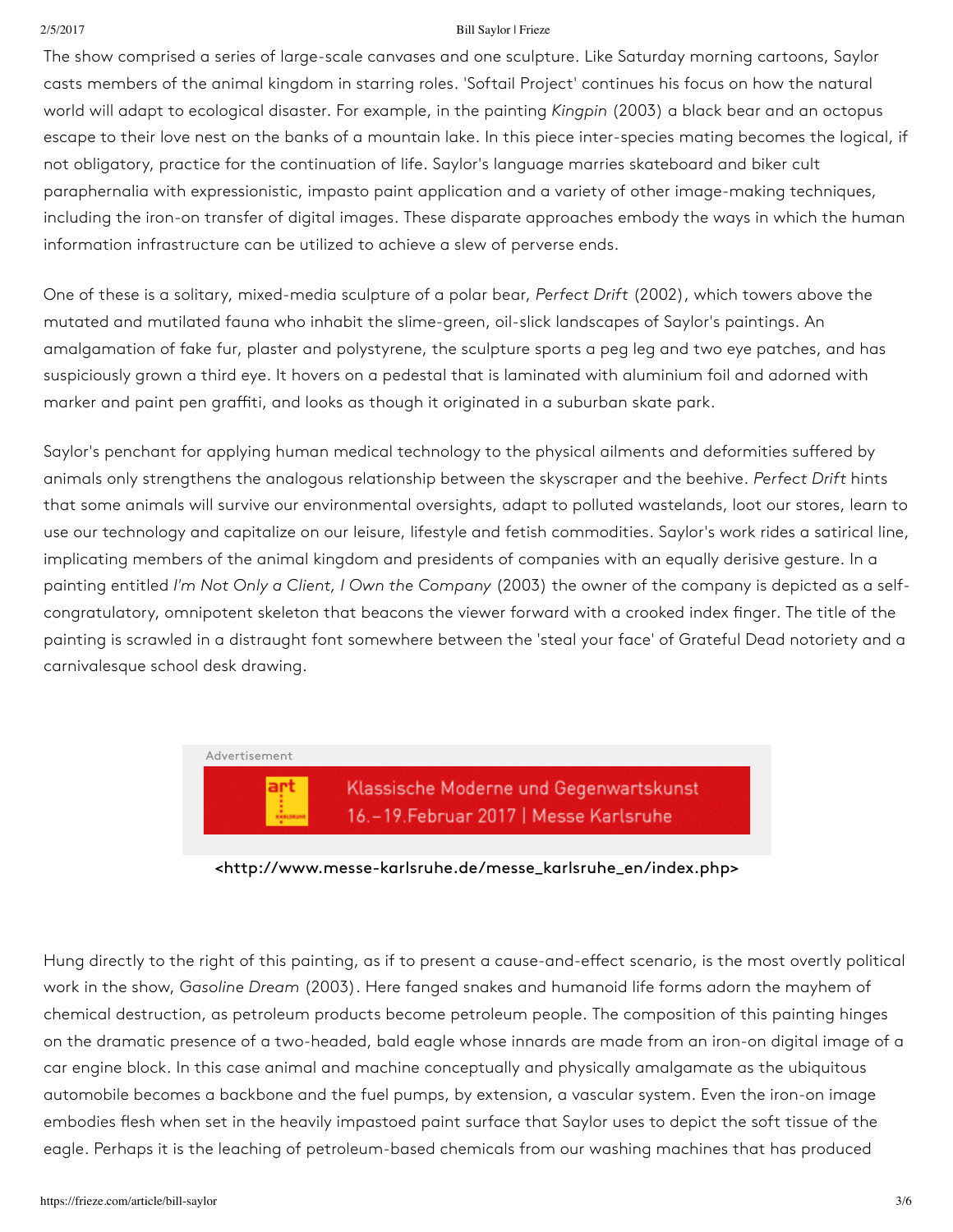### 2/5/2017 Bill Saylor | Frieze

such astonishing metamorphoses in the surrounding population. It is certainly this type of leaching that allows oil paint and iron-on transfers to exist seamlessly in the same space.

Decidedly absent from all of Saylor's paintings is any trace of blood, although maiming and decapitation, death and mutilation, are definitely in the air, much like the representations of violence in the cartoons to which they refer. Danger is also paramount: massive, wrathful and looming.

While Saylor's depiction of life after ecological disruption side-steps the hackneyed rhetoric of environmentalism, the violence it depicts hinges on the same entertainment world logic that allows Wile E. Coyote to spring back to life after a seemingly lethal plunge into a dusty canyon. Yet the premonition that animals will evolve in order to survive in the next stage of human civilization is, after all, a fascinating way for consumer culture to absorb the myth of nature and perpetuate itself in the process. Ultimately, what could be more alluring than an animal reenactment of the wretched and excessive behaviours that are normally relegated to the most criminal and desperate human subcultures?

## LISI [RASKIN](https://frieze.com/contributor/lisi-raskin)

#### y f  $\blacktriangledown$  $\boldsymbol{\mathsf{p}}$





*frieze magazine* First published in Issue 79 Nov - Dec 2003